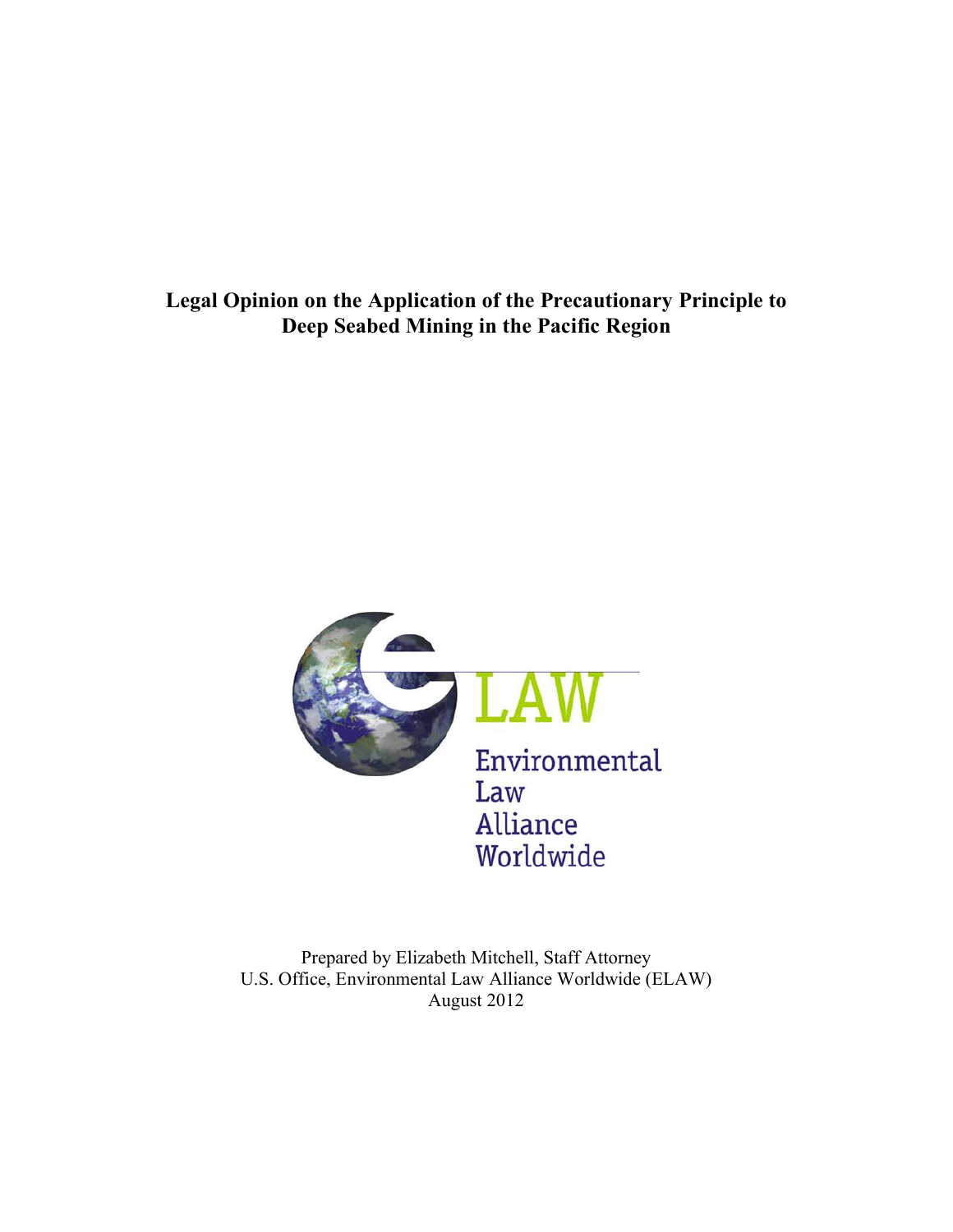"We know more about the surface of Mars and Venus than we know about the deep ocean floor, broadly speaking it is a great unknown."

> Dr. Chris Yeats Mineral System Science Program, Commonwealth Scientific and Industrial Research Organisation (CSIRO)

At the request of civil society organizations in Pacific Island nations, the U.S. Office of the Environmental Law Alliance Worldwide (ELAW) prepared the following legal opinion discussing the precautionary principle as it applies to deep seabed mining.

The purpose of this legal opinion is to provide clarity on the appropriate level of action that must be taken by Pacific Island nations to meet their obligations to fulfill the precautionary principle as they consider the prospect of deep seabed mining in their territorial waters. Given the considerable risks and uncertainties surrounding the environmental impacts of mining activities in deep sea ecosystems, the correct interpretation of the precautionary principle leads to only one plausible result - a moratorium on deep seabed mining.

# I. The Precautionary Principle Is a Key Principle of International Environmental Law.

The precautionary principle is a well-established element of international law that dictates taking a cautious approach in matters pertaining to the environment when there is scientific uncertainty as to the possible negative impacts of a project, activity, or program. As described by the Court of Justice of the European Union, the principle warrants the taking of preventative measures "without having to wait until the reality and seriousness of [the threats] become fully apparent."<sup>1</sup>

The precautionary principle is widely used in international environmental law and has been applied in areas such as climate change, hazardous waste, biodiversity, fisheries management, and sustainable development.<sup>2</sup> The most commonly cited<sup>3</sup> expression of

lex.europa.eu/LexUriServ/LexUriServ.do?uri=CELEX:61999A0013:EN:HTML).

<sup>&</sup>lt;sup>1</sup> Case T-13/99, Pfizer Animal Health SA/NV v. Council [2002] E.C.R. II-3305, at para. 139 (available at http://eur-

<sup>&</sup>lt;sup>2</sup> See, e.g., United Nations Framework Convention on Climate Change, May 9, 1992, 1771 U.N.T.S. 165; Convention for the Protection of the Marine Environment of the North East Atlantic (OSPAR) 32 ILM (1993); United Nations Basel Convention on the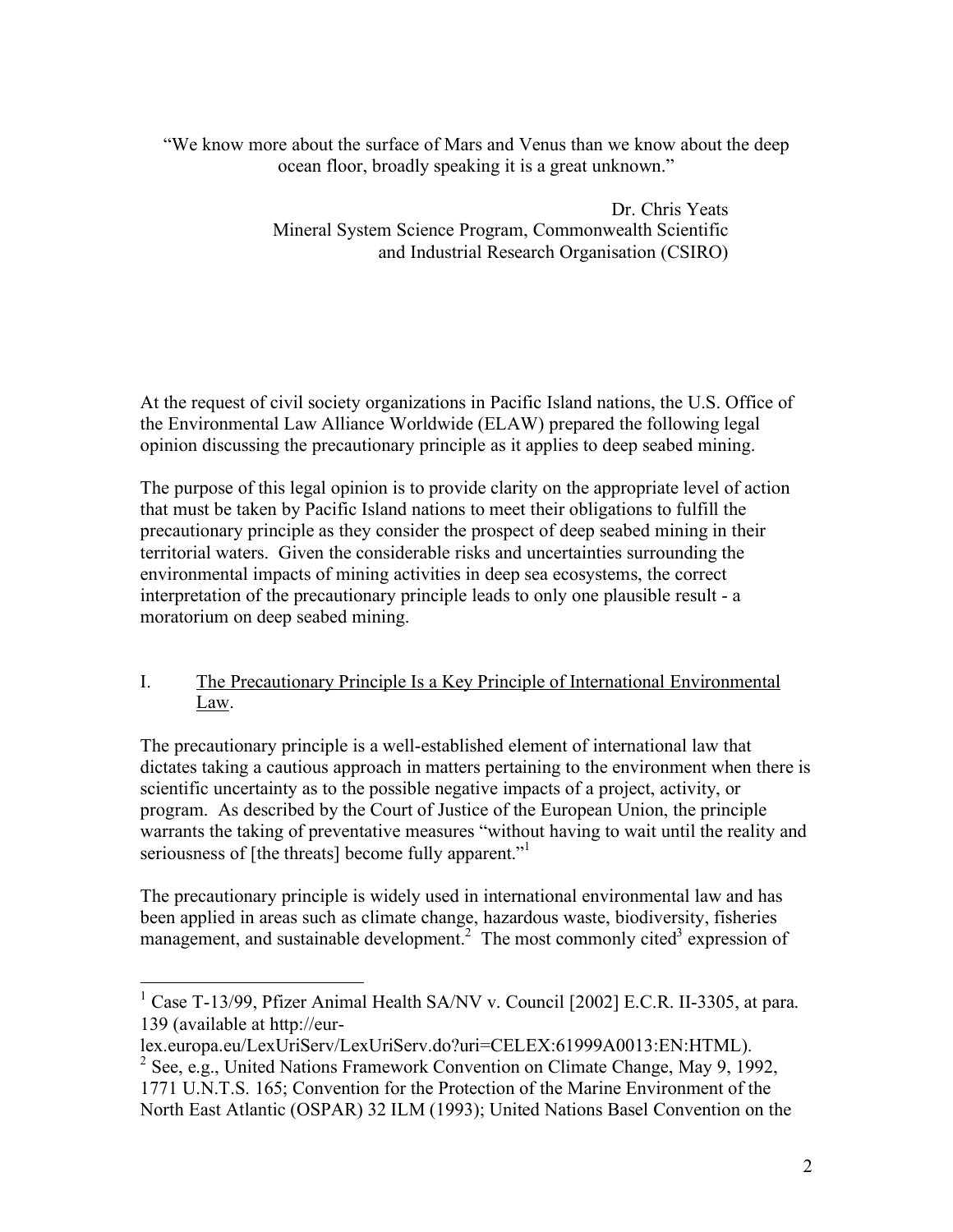the principle is contained in the Rio Declaration:

In order to protect the environment, the precautionary approach shall be widely applied by States according to their capabilities. Where there are threats of serious or irreversible damage, lack of full scientific certainty shall not be used as a reason for postponing cost-effective measures to prevent environmental degradation.<sup>4</sup>

In 1988, a group of preeminent scientists, lawyers, and scholars came together to draft a statement to define the precautionary principle in more detail. Out of this meeting came the Wingspread Consensus Statement on the Precautionary Principle. The Wingspread Statement explains, in part:

> When an activity raises threats of harm to human health or the environment, precautionary measures should be taken even if some cause and effect relationships are not fully established scientifically. In this context the proponent of an activity, rather than the public, should bear the burden of proof.

\* \* \* \*

 $\overline{a}$ 

The process of applying the Precautionary Principle must be open, informed and democratic and must include potentially affected parties. It must also involve an examination of the full range of alternatives, including no action.<sup>5</sup>

Despite its ubiquity in international environmental conventions and agreements, the precautionary principle is challenging to implement because it has been given many interpretations by courts, parliamentarians, and policy makers. Although the principle seems to be continually evolving, its most characteristic attributes are: 1) it requires authorities to take preventive action when there is a risk of severe and irreversible damage to the environment or to human beings; 2) action is required even in the absence

Control of Transboundary Movements of Hazardous Wastes and Their Disposal, Mar. 22, 1989, 1673 U.N.T.S. 57; United Nations Convention on Biological Diversity, June 5, 1992, 1760 U.N.T.S. 79.<br><sup>3</sup> See Daniel Kazhdan, *Precautionary Pulp: Pulp Mills and the Evolving Dispute between* 

*International Tribunals over the Reach of the Precautionary Principle*, 38 Ecol. Law Q. 527, 532 (2011).

<sup>&</sup>lt;sup>4</sup> Rio Declaration on Environment and Development, Principle 15, A/CONF.151/26 (Vol. 1) (June 14, 1992) (available at http://www.un-documents.net/rio-dec.htm).

<sup>&</sup>lt;sup>5</sup> Wingspread Consensus Statement on the Precautionary Principle (1988) (available at http://www.sehn.org/wing.html).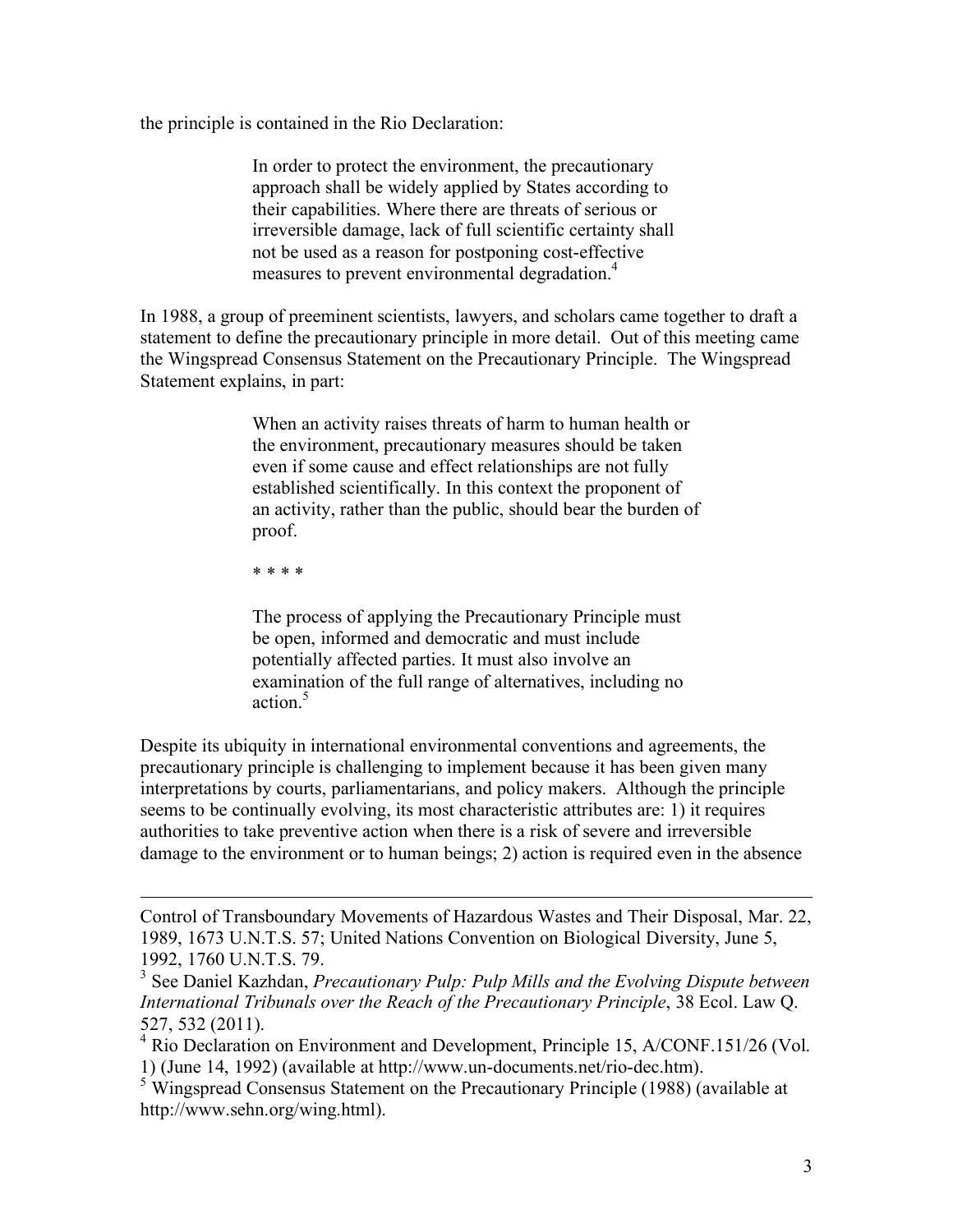of certainty about the damage and without having to wait for full scientific proof of the cause-effect relationship; and 3) the burden of proof is shifted to those who contend that the activity has or will have no impact.

The significant risks and uncertainties surrounding deep seabed mining implicate strict application of the precautionary principle. Little is known about seafloor mining technology, its efficacy, safety, and the impacts that may arise from the process. In addition, the deep sea environment is a unique and diverse realm that has not been extensively researched and is not well understood. Both of these uncertainties warrant unprecedented caution and attention before proceeding with full-scale development of deep seabed mining.

## II. A Moratorium on Deep Seabed Mining is the Appropriate Level of Action to Take Because the Risks of Harm to the Marine Environment and Marine-Dependent Peoples are Serious and Irreparable.

The level of response that must be taken to fulfill the precautionary principle is variable, depending on the risks and uncertainties that an activity presents. As described by one well-respected scholar:

> At the most general level, [the precautionary principle] means that states agree to act carefully and with foresight when taking decisions which concern activities that may have an adverse impact on the environment. A more focused interpretation provides that the principle requires activities and substances which may be harmful to the environment to be regulated, and possibly prohibited, even if no conclusive or overwhelming evidence is available as to the harm or likely harm they may cause to the environment<sup>6</sup>

This variability is highlighted in a pair of cases from Australia that addressed the role of the precautionary principle in environmental decisionmaking.

In *Telstra Corporation Ltd. v. Hornsby Shire Council*, the New South Wales Land and Environment Court was called on to review a town council's decision refusing an application to erect telecommunication equipment on the roof of a private building in order to improve mobile phone reception in the community.<sup>7</sup> The council justified its decision, in part, on the scientific uncertainty about the impacts of electromagnetic radiation on public health and the environment.

 <sup>6</sup> Philippe Sands, *Principles of International Environmental Law*, 272 (2nd ed., Cambridge Univ. Press 2003)(emphasis added).

<sup>7</sup> *Telstra Corporation Ltd. v. Hornsby Shire Council* [2006] NSWLEC 13 (available at http://www.austlii.edu.au/au/cases/nsw/NSWLEC/2006/133.html).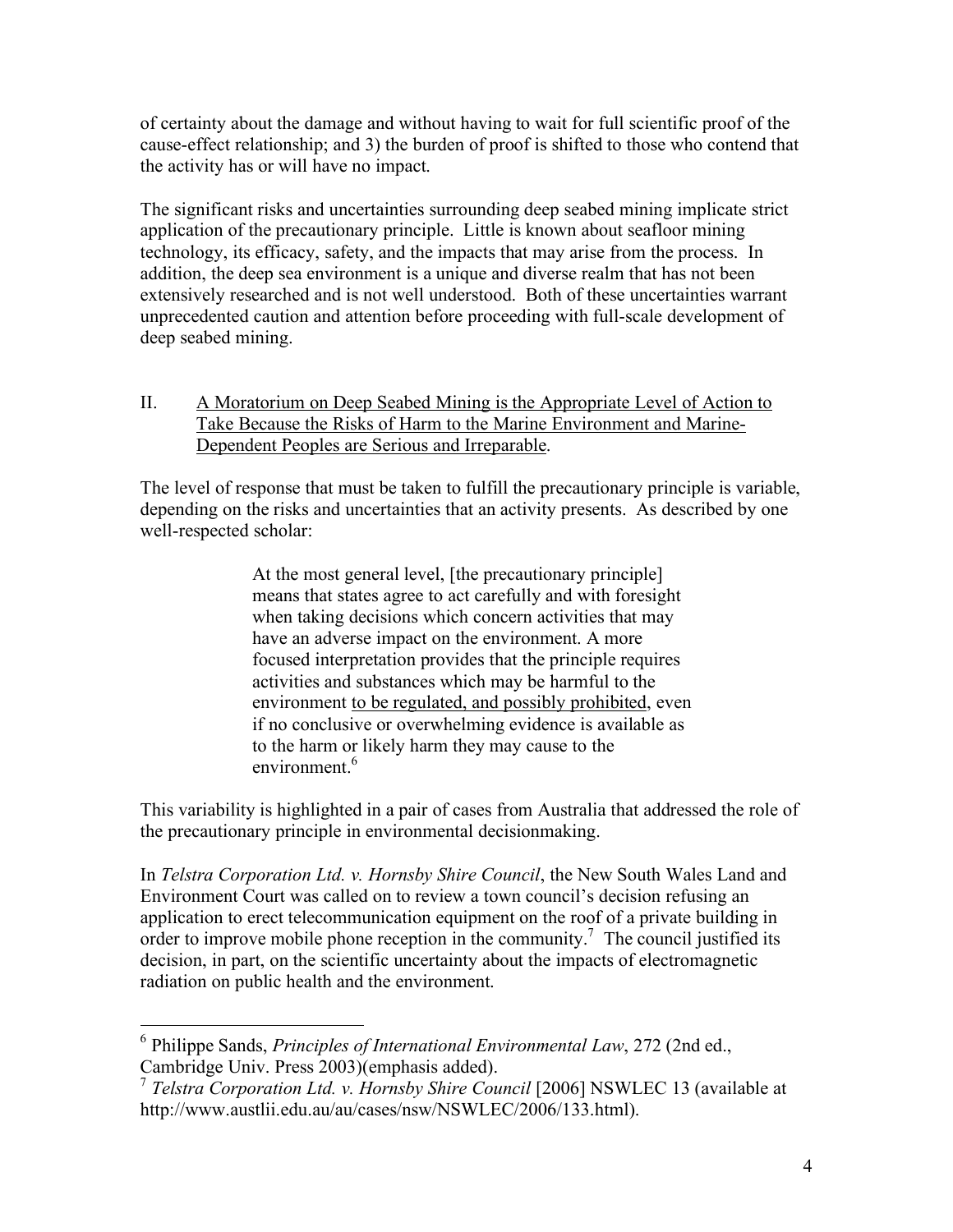The court undertook a lengthy discussion of the precautionary principle and was careful to note that the principle does not aim to achieve zero risk, but rather promotes a considered approach that takes practical steps to avoid serious or irreversible damage to the environment.<sup>8</sup> The court also explained that the principle does not necessarily prohibit implementation of development plans or projects until full scientific certainty is attained<sup>9</sup>

In applying the precautionary principle to the facts of the case, the court determined that the development application had been wrongly denied. The court found that the government of Australia had adopted a number of regulatory standards addressing safe levels of electromagnetic radiation exposure, all of which the project met. During the course of developing those standards, the government reviewed all available scientific literature on the matter and included extra margins of safety.<sup>10</sup> For that reason, the court determined that a threat of serious or irreversible environmental damage did not exist and, therefore, the precautionary principle did not justify the town council's decision to prohibit construction of the telecommunication equipment.

The same court came to a different conclusion when it reviewed a regulatory decision that rested on shaky scientific ground. In *Leatch v. Director-General National Parks & Wildlife Service*, a government wildlife authority granted a license to a city council to remove habitat for several endangered species as part of the council's plan to construct a proposed highway bridge project in a wetland area.<sup>11</sup> The court quashed the licensing decision on the ground that there was a "scarcity of knowledge" about one of the endangered species in the project area and criticized the authority for proposing "novel" mitigation measures to compensate for lost habitat that had not been studied for effectiveness<sup>12</sup>

In rejecting the licensing decision, the court noted that the development plan would destroy the habitat of endangered species for which there was a lack of scientific knowledge concerning population numbers, habitat and impacts. Judge Stein stated:

> In my opinion the precautionary principle is a statement of common sense and has already been applied by decisionmakers in appropriate circumstances prior to the principle being spelt out. It is directed towards the prevention of serious or irreversible harm to the environment in situations of scientific uncertainty. Its premise is that where uncertainty or ignorance exists concerning the nature or scope of environmental harm (whether this follows from

 <sup>8</sup> *Id*. at paras. 168-169.

<sup>9</sup> *Id*. at para. 179.

<sup>10</sup> *Id*. at paras. 184-186.

<sup>11</sup> *Leatch v. Director-General National Parks & Wildlife Service* [1993] 81 LGERA 270.

<sup>12</sup> *Id*. at 284.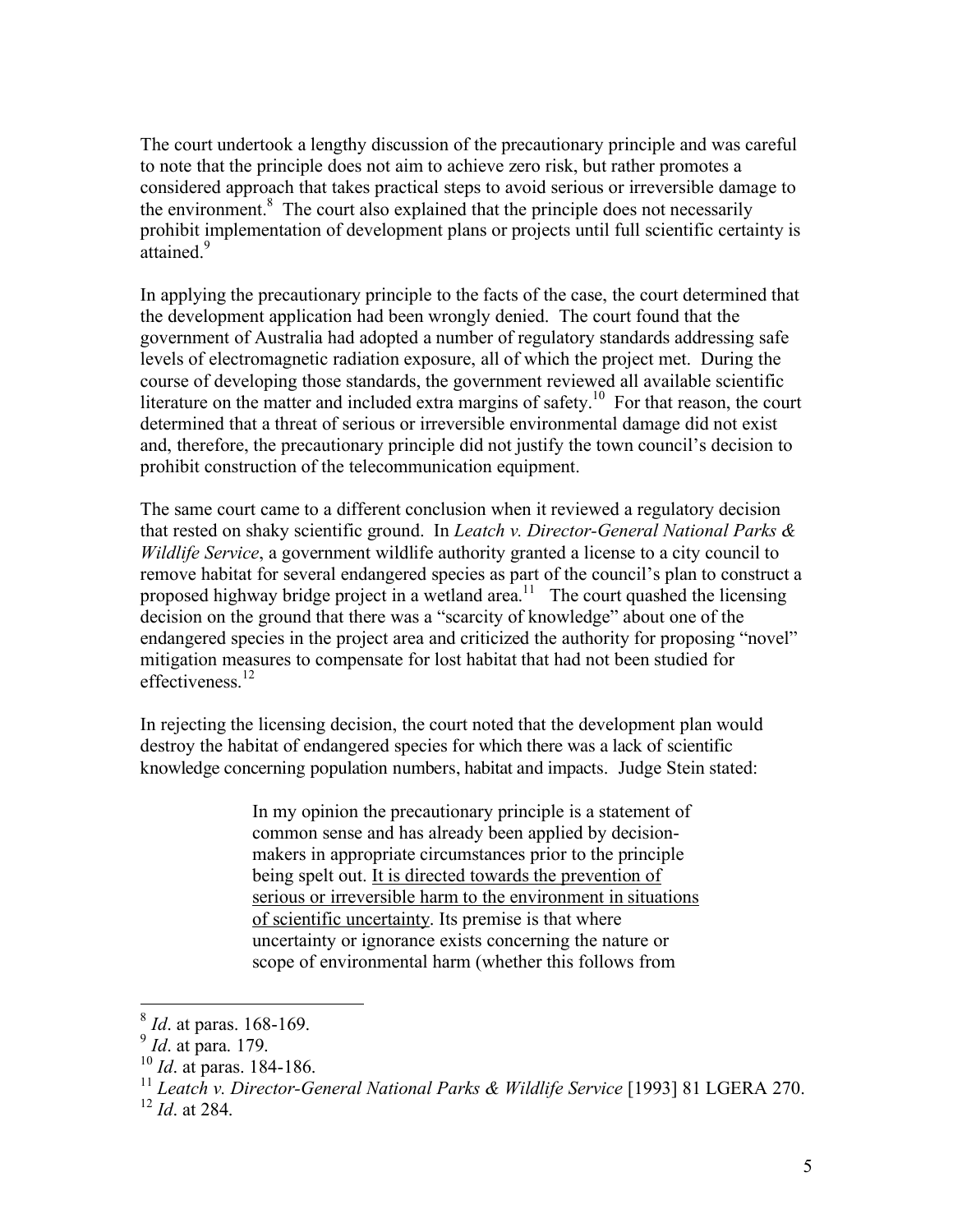policies, decisions or activities), decision makers should be cautious. $13$ 

The state of knowledge surrounding the deep sea environment and the impacts of mining in this terrain is similarly scarce. In a news interview conducted earlier this year, one of Australia's lead marine scientists who has closely studied mineral deposits associated with seafloor hydrothermal systems, remarked: "We don't really know enough about the ocean floor to make an informed decision as to whether mining the sea bed in Australia is a good idea." $^{14}$ 

Reflecting this state of uncertainty and risk, the government of the Northern Territory in Australia recently issued a three-year moratorium on seabed mining in territorial waters off the coast. In its policy statement accompanying the moratorium, the territorial government justified its action by explaining:

> Seabed mining is a new and evolving worldwide industry with a minimum number of generally accepted practice standards. The methods applied in seabed mining are rapidly changing. Limited information is available on: (i) the actual or potential impacts on the environment and other resource industries; and (ii) methods for managing the impacts of the extraction of minerals from the seabed.<sup>15</sup>

It is appropriate for Pacific Island nations to similarly ban the practice until it is possible to credibly examine the potential risks and impacts of seafloor mining.

## III. "Learning By Doing" Is Not a Proper Interpretation of the Precautionary Principle.

Advocates of deep seabed mining claim that the precautionary principle can be fulfilled simply by monitoring mining activities as they occur and taking action to remedy impacts to the marine environment when they are observed.<sup>16</sup> This is an incorrect interpretation of the precautionary principle, which seeks to prevent environmental damage before it

<sup>&</sup>lt;sup>13</sup> *Id.* at 282 (emphasis added).

<sup>&</sup>lt;sup>14</sup> Interview by Liz Trevaskis, ABC with Dr. Chris Yeats (CSIRO, Australia) (Mar. 7, 2012) (available at http://www.abc.net.au/rural/nt/content/201203/s3448026.htm).

<sup>&</sup>lt;sup>15</sup> Moratorium on Exploration and Mining in Coastal Waters of the Northern Territory (March 2012), para. 3(b) (available at

http://www.nt.gov.au/d/Minerals\_Energy/Content/File/Media/

Seabed\_Mining\_Policy.pdf).<br><sup>16</sup> For example, the draft Regional Legislative and Regulatory Framework for Deep Sea Minerals Exploration and Mining developed by the Secretariat of the Pacific Community declares that destruction of the deep seabed ecosystem is unavoidable but that the damage "can be assessed, monitored, minimised and off-set, by responsible management." See Section 7.8. The drafters of the Framework call this approach "adaptive management."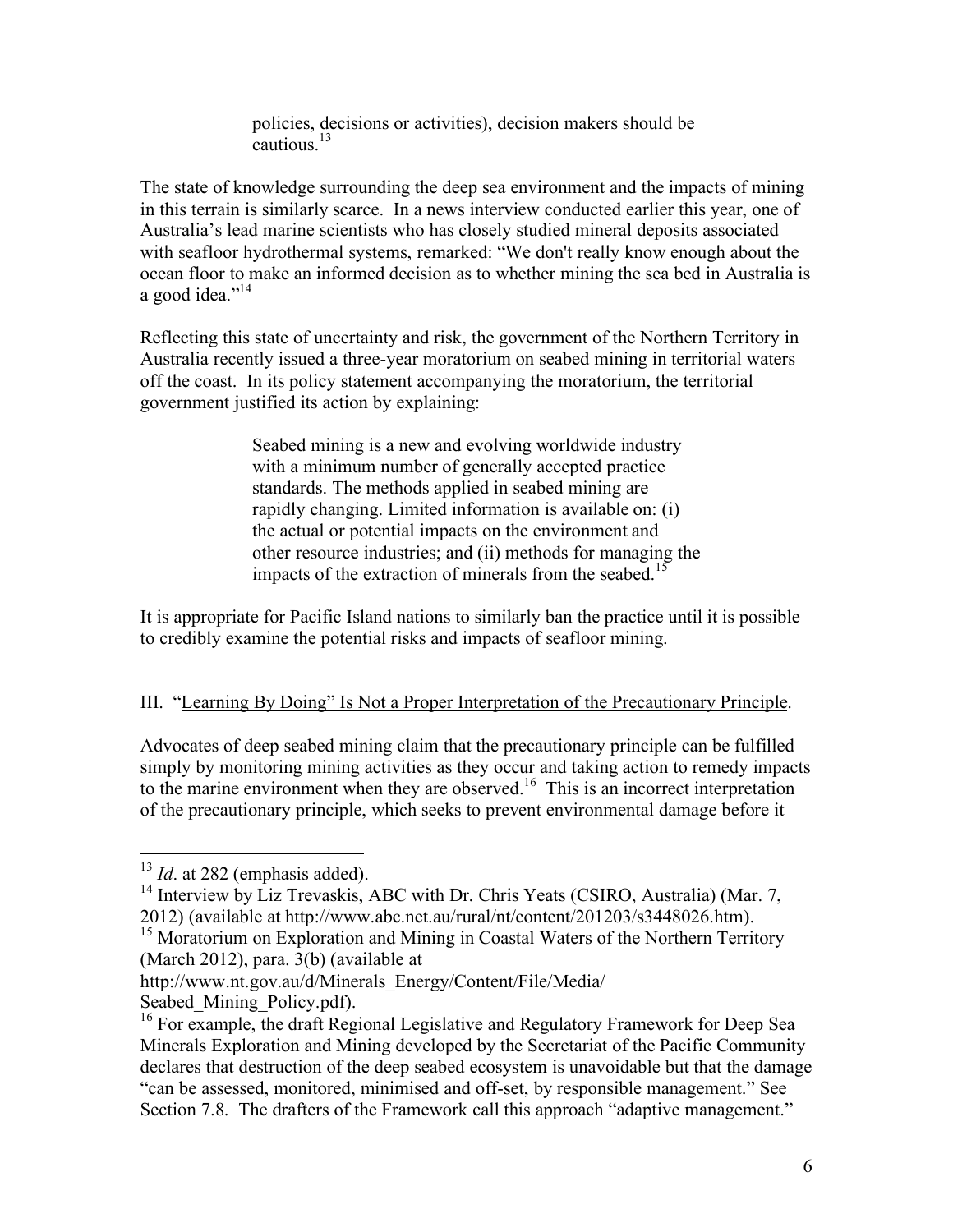occurs. Furthermore, this approach places a heavy burden on Pacific Island nations that lack capacity to closely monitor and evaluate mining activities that are occurring in areas that are remote and difficult to reach.

The International Tribunal for the Law of the Sea (ITLOS) rejected a similar "learn by doing" approach in a dispute concerning southern bluefin tuna catch in the Pacific.<sup>17</sup> The dispute arose when Japan unilaterally decided to implement an experimental fishing program "to improve the data concerning abundance . . . and to clarify whether it would be possible to increase the catch without affecting the ability to meet the management objective for recovery."18 The experimental program involved taking additional southern bluefin tuna (above allocated catch levels) over short-term periods to test Japan's theories about fish stock distribution and abundance.<sup>19</sup> The experimental program prompted New Zealand and Australia to file requests with the Tribunal to determine whether Japan had breached its obligations under the United Nations Convention on the Law of the Sea (UNCLOS) by taking tuna over and above its national allocation. New Zealand and Australia sought provisional measures from ITLOS directing Japan to cease unilateral experimental fishing and to act consistently with the precautionary principle pending final settlement of the cases. $20$ 

Siding with New Zealand and Australia, the Tribunal issued provisional measures directing the parties to, among other things, refrain from conducting any experimental fishing programs unless the experimental catch counted towards their annual national allocations. Although the Tribunal did not expressly refer to the term precautionary principle in its decision, it nevertheless applied it and issued the measures in part because "there is scientific uncertainty regarding measures to be taken to conserve the stock of southern bluefin tuna and . . . there is no agreement among the parties as to whether the conservation measures taken so far have led to the improvement in the stock of southern bluefin tuna[.]<sup>"21</sup> The Tribunal rejected Japan's request to uphold the experimental program and "learn by doing." Rather, the Tribunal recognized that prudence and caution were warranted due to the scientific uncertainty of the impacts of excess catch and that a total ban on experimental fishing was the only appropriate measure to avert deterioration of tuna stocks.

Allowing full-scale commercial seabed mining activities to move forward under the expectation that impacts can be monitored and remedied along the way is a direct contradiction of the precautionary principle. It is grossly uncertain whether the deep sea environment can withstand the assault of mechanized mining. Deep seabed mining

 <sup>17</sup> *Southern Bluefin Tuna Cases* (*New Zealand v. Japan*; *Australia v. Japan*) (*Provisional Measures*) (1999) (available at

http://www.itlos.org/fileadmin/itlos/documents/cases/case\_no\_3\_4/Order.27.08.99.E.pdf) <sup>18</sup> *Id*. at para. 14.

<sup>19</sup> *Id*. at Part C.

<sup>20</sup> *Id*. at paras. 31, 32.

<sup>21</sup> *Id*. at para. 79.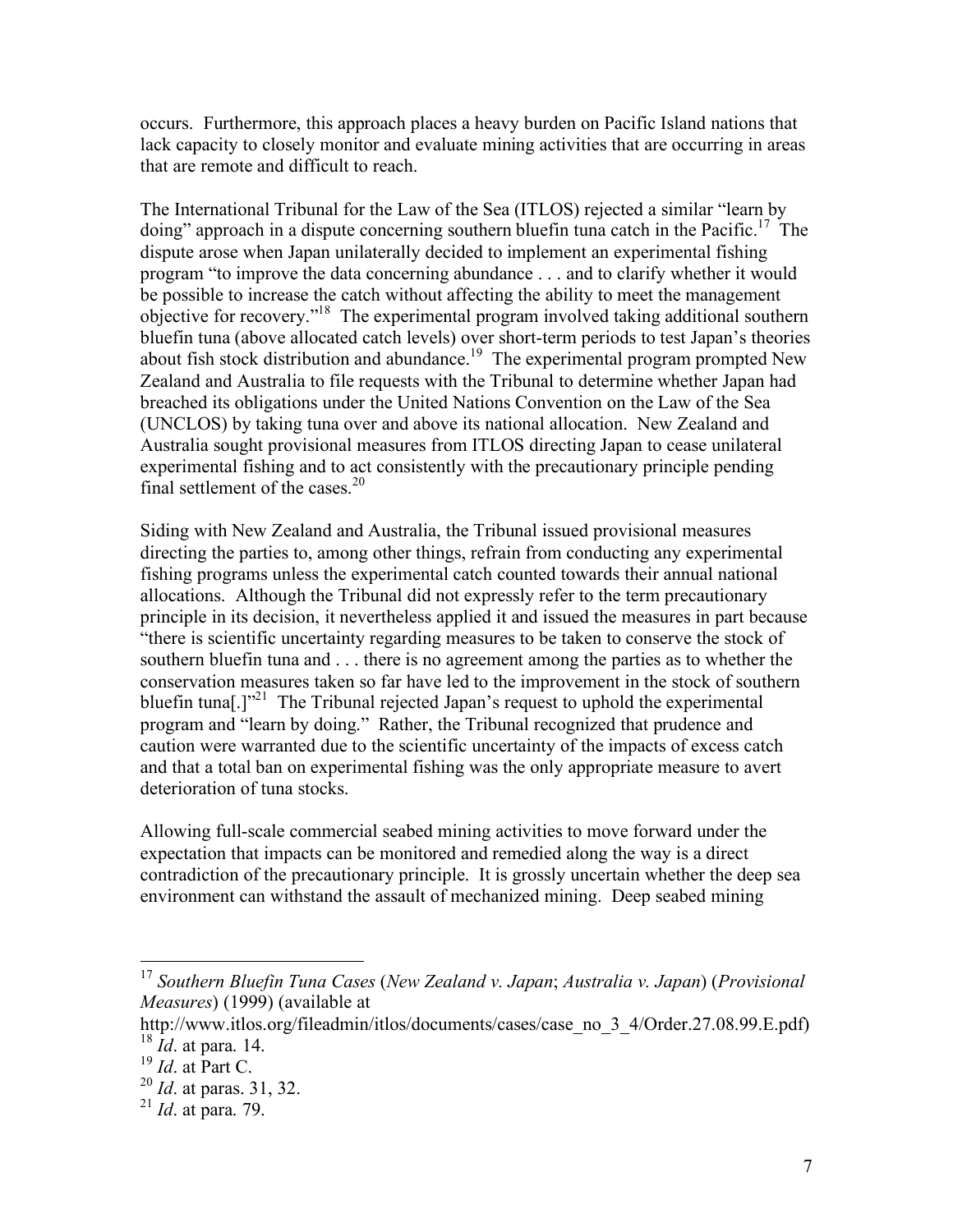constitutes a large-scale experiment that has the potential to destroy vast undersea areas.<sup>22</sup> The precautionary principle requires Pacific Island nations to adopt a more deliberate and careful strategy for exploiting undersea mineral resources.

## IV. The Burden Rests With Deep Sea Mining Proponents to Establish That the Impacts Will Be Negligible or Reversible.

It is impossible to implement a precautionary approach if technologies and practices are routinely assumed to be "innocent until proven guilty" of harmful impacts. This approach allows irreversible harm to occur before preventative action can be taken. For that reason, the precautionary principle shifts the burden of proof to the party seeking to benefit from a technology or practice to prove that a threat does not exist or that it can be mitigated. As explained by the Land and Environment Court of New South Wales:

> The rationale for requiring this shift of the burden of proof is to ensure preventative anticipation; to act before scientific certainty of cause and effect is established. It may be too late, or too difficult and costly, to change a course of action once it is proven to be harmful. The preference is to prevent environmental damage, rather than remediate it. The benefit of the doubt is given to environmental protection when there is scientific uncertainty. To avoid environmental harm, it is better to err on the side of  $c$ aution $23$

In the context of seabed mining, scientific uncertainties about the deep marine environment, the impacts of seabed mining techniques on the environment and other resource industries, and whether this unique ecosystem can tolerate mining impacts remain significant. In 2007, marine science experts affiliated with the International Seabed Authority reported:

> [Estimates of biodiversity in the deep-sea environment] remain extremely controversial because truly vast regions of the deep-sea are very poorly sampled, taxonomic expertise required to identify and describe deep-sea species is dwindling rapidly, and modern molecular techniques

 <sup>22</sup> International Seabed Authority, *Standardization of Environmental Data and Information – Development of Guidelines* (*Proceedings of the International Seabed Authority's Workshop held in Kingston, Jamaica*) (2001), Ch. 3, sec. 1.1 (available at http://www.isa.org.jm/files/documents/EN/Pubs/2001-Standards.pdf) ("If a substantial portion of the claim areas in the Pacific and Indian Oceans are one day exploited, nodule mining could yield one of the largest areal impacts for a single type of commercial activity on the face of the earth.").

<sup>23</sup>*Telstra Corporation Ltd. v. Hornsby Shire Council*, *supra* n. 7, at para. 151.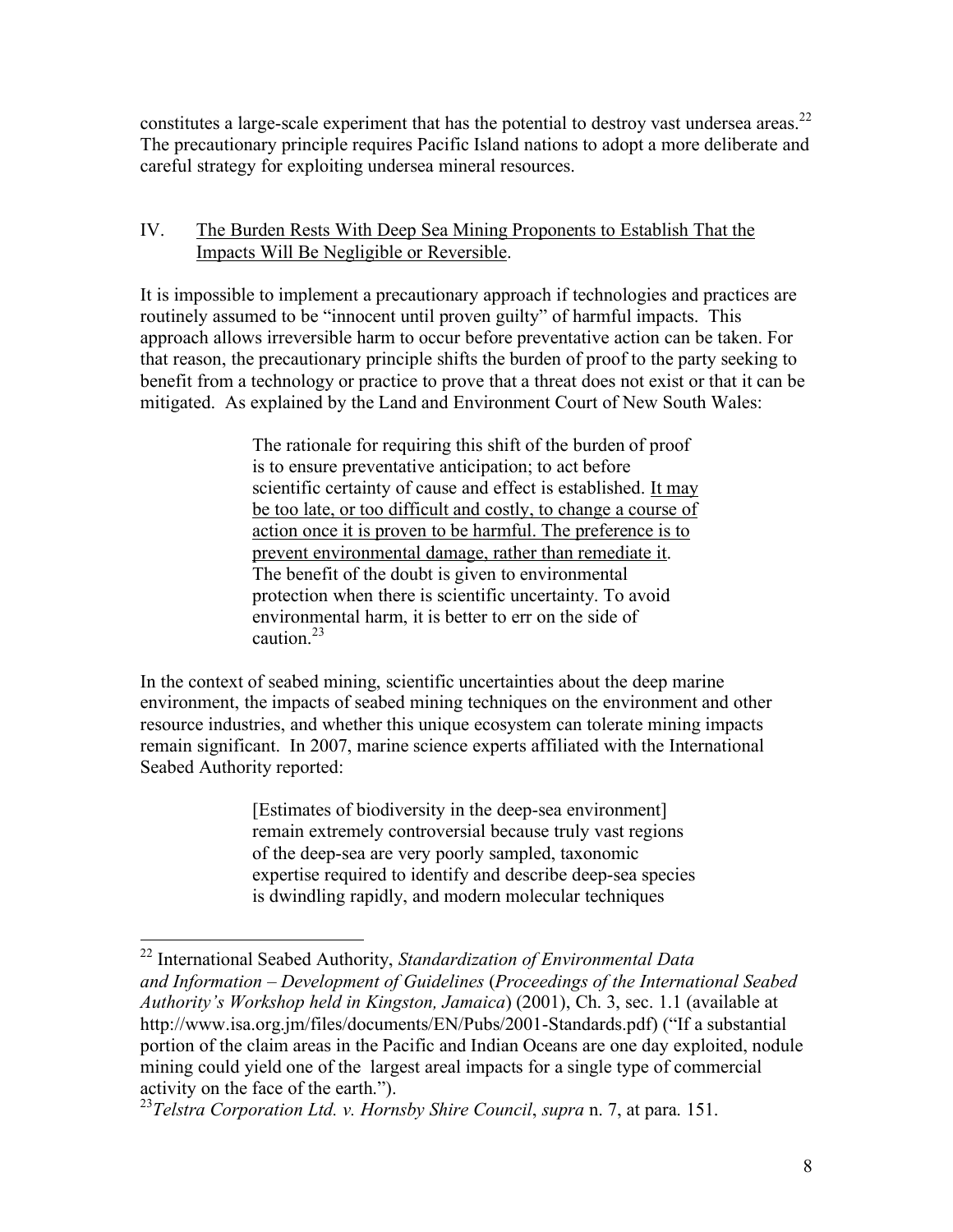have not been applied to most deep-sea animal groups. Thus, we can only guess at the number of species, or the typical geographic ranges of species in the abyssal North Pacific, the largest ecosystem on the Earth's solid surface. $^{24}$ 

These experts concluded that it was "virtually impossible to evaluate the threat of nodule mining to biodiversity" and cautioned that "[u]ntil biodiversity levels and species ranges in the Pacific nodule province are much better understood, the impacts of nodule mining (or other large-scale anthropogenic disturbances) on deep-sea biodiversity cannot be predicted." $^{25}$ 

Mining companies seeking to profit from deep seabed mining cannot credibly demonstrate at this time that the impacts of their activities are negligible, much less reversible. This is clearly demonstrated in the environmental impact statement (EIS) prepared by proponents of the Solwara 1 Seabed Mining Project, which is currently the only licensed commercial seabed mining project in the world.

An independent review of the EIS, conducted by Professor Richard Steiner, concluded "[m]uch of the EIS is simply too general in nature to determine impacts, and many of the mitigations proposed rely upon Environmental Management Plans and procedures that have yet to be developed by Nautilus, and thus the effectiveness of these cannot be judged at present."<sup>26</sup> With regard to potential environmental impacts, Professor Steiner declared that it was not possible to understand the full impact of the project because the project proponent failed to conduct a comprehensive evaluation of the marine ecosystem in the proposed mining area and, in some instances, reported only "opportunistic observations."27 Professor Steiner also criticized many of the proposed mitigation measures as unproven and unpersuasive.<sup>28</sup>

The responsibility for demonstrating that deep seabed mining poses negligible, or at least reversible, threats to the environment rests with the entities that seek to profit from it. This burden has not been met; therefore, and in light of the precautionary principle, the appropriate response is to prohibit seabed mining activities in territorial waters.

 <sup>24</sup> International Seabed Authority, *Biodiversity, Species Ranges, and Gene Flow in the Abyssal Pacific Nodule Province: Predicting and Managing the Impacts of Deep Seabed Mining* (May 2007), 4 (available at

http://www.isa.org.jm/files/documents/EN/Pubs/TechStudy3.pdf ).

<sup>25</sup> *Id*. at 4-6.

<sup>26</sup> Richard Steiner, *Independent Review of the Environmental Impact Statement for the proposed Nautilus Minerals Solwara 1 Seabed Mining Project, Papua New Guinea*, (January 2009), 2 (available at http://www.deepseaminingoutofourdepth.org/wpcontent/uploads/Steiner-Independent-review-DSM.pdf).

<sup>27</sup> *Id*. at 11-15.

<sup>28</sup> *Id*. at 16-23.